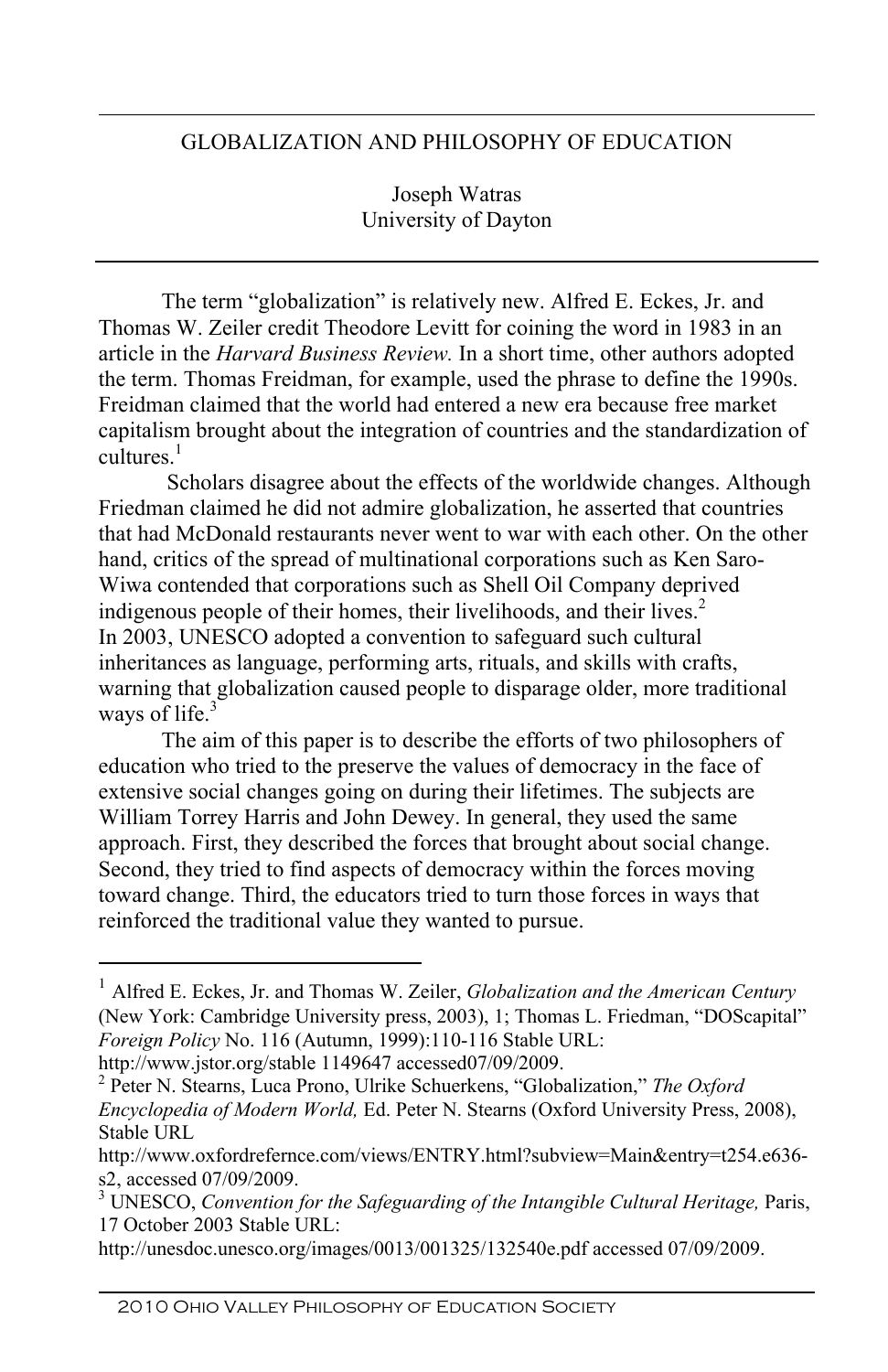Although Harris and Dewey were contemporaries, Harris was Dewey's senior. Harris began his work in education shortly after the U.S. Civil War while Dewey did most of his work in education while he taught at the University of Chicago during the turn of the twentieth century. During the period they worked, the United States changed from a collection of isolated hamlets and small cities surrounded by wilderness to become a continent wide industrial society, an urban nation, and a world power. In a short time railroads spread across the land, facilitating transportation. Manufacturers increased production and the U.S. Census declared in 1920 that most Americans lived in cities. Although Americans admired the success of companies such as U.S. Steel to dominate the market, the factories exploited workers, harmed consumers, and polluted the environment. As a result, from about 1890 to 1917, progressive politicians tried to turn the methods of organization that fueled the corporations into the means of social improvement.<sup>4</sup>

According to Lawrence Cremin, progressive educators in the late nineteenth and early twentieth century applied the methods of the wider progressive political movement to schools. In Cremin's eyes, educators were humanitarians who wanted to achieve the ideal of government for, by, and of the people through schools. As a result, many educators wanted schools to adopt techniques similar to those found in business or industry.<sup>5</sup>

SEEKING TO LIMIT BUREAUCRACY

Both Harris and Dewey tried to act in broad, humane ways. According to Cremin, increasing numbers of children attended schools in the 1880s and 1890s. Cremin added that W. T. Harris offered a philosophy to show that regular arrangements, supervised instruction, standardized textbooks, and the collection of statistics would aid the development of the country. Cremin noted that Harris used the philosophy of Georg Friedrich Hegel to explain how students could undertake sequential lessons and regular examinations within a disciplined framework to become self-active individuals who could exercise their freedom in their civilization.<sup>6</sup>

Harris combined the insights of a philosopher with those of a practical school administrator. He served as superintendent of St. Louis public schools from 1869 until 1879, when he resigned to work in the Concord Summer School of Philosophy. He founded the *Journal of Speculative Philosophy*, where he published articles about the ideas of Hegel. In 1889 U.S. President Benjamin Harrison appointed Harris to be the fourth U. S. Commissioner of Education, an office Harris held office until 1906. While serving in this post,

 $\frac{1}{4}$ <sup>4</sup> Many authors describe the extensive changes that took place in the United States from 1870 to 1920 and the ways politicians reacted. Readers might consult Robert H. Wiebe, *The Search for Order, 1877-1920* (New York: Hill and Wang, 1967) or Richard Hofstadter, *Age of Reform from Bryan to F.D.R.* (New York: Vintage Books, 1955). Lawrence Cremin, *Transformation of the School: Progressivism in American Education, 1876-1957* (New York: Alfred A. Knopf, 1961), viii. <sup>6</sup> Ibid 14-20 Ibid, 14-20.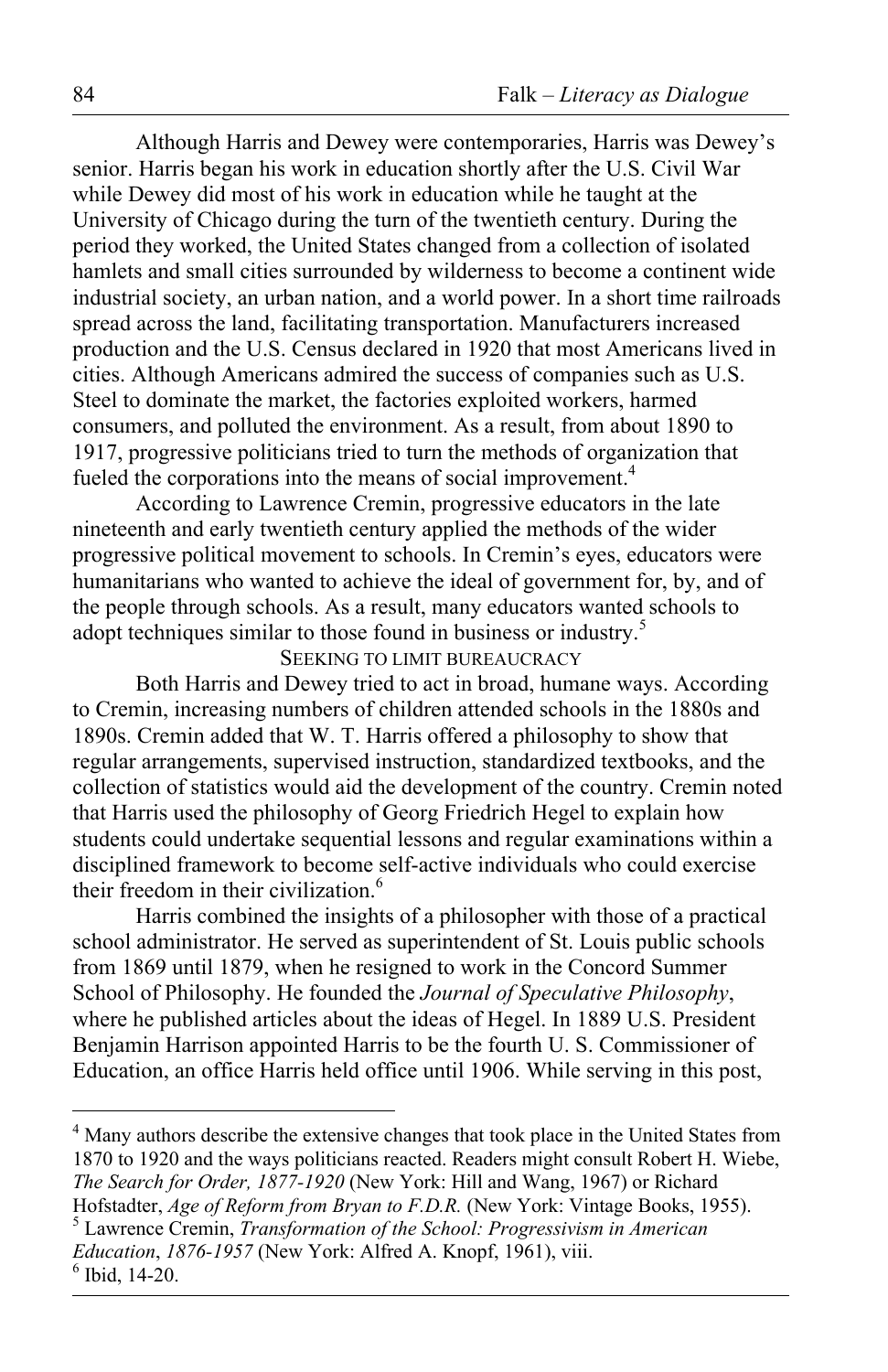Harris remained active in the National Education Association, where he continued to deliver papers and serve on such committees as the Committee of Ten in 1892 to determine the proper secondary curriculum and the Committee of Fifteen in 1895 to determine the curriculum for elementary schools. Although Merle Cremin credited Harris with creating the first American philosophy of education, Curti contended that Harris rationalized nationalism, imperialism, and industrialism. For Curti, the fault lay in Harris' claim that people achieved freedom when they accepted the existing social system.<sup>7</sup> Contemporary commentators find Curti's complaints excessive. For example, when Michael H. DeArmey and James A. Good collected selections from Harris's *Journal of Speculative Philosophy*, they noted that Harris expressed a strong commitment to democracy. He considered the U.S. Civil War as a turning point when Americans turned away from the individualism of capitalists, abolitionists, and slaveholders to embrace the idea that well founded social institutions advanced human rights. Furthermore, DeArmy and Good point out that as early as 1867 Harris urged religious enthusiasts to move beyond emotional appeals to seek the rational basis for faith. In addition, DeArmey and Good add that Harris warned that scientific materialism could undermine morality. According to Peter Collins, the humanistic ideas found in Harris' *Journal of Speculative Philosophy* appear in the annual reports he wrote for St. Louis schools and in his other works.<sup>8</sup>

Harris published his final text in 1896. The title, *Psychologic Foundations of Education*, implied that psychology was the study of the philosophical presuppositions of mental life. In his text, Harris eschewed conceptions of mind as an organ of the body that received influences from the environment. Instead, he considered the mind to be a self-active energy that originated its own feelings or thoughts. More important, Harris argued that thoughts moved through three distinct levels. The first was sense perception wherein a person considered objects to have independent existences. The second level recognized that objects depended on their environments. The third level recognized that true being was entirely intellect and will. Because Harris contended that intellect was a final or ultimate principle in the world, he believed that his descriptions of psychology would explain all phenomena in terms of a final or ultimate principle, and this was the purview of philosophy. 9 The key to Harris' conception of psychology was the concept of self-activity. To Harris, the meaning of term was broader than the view that people think for

<sup>-&</sup>lt;br>7 Merle Curti, *The Social Ideas of American Educators* (1935 repr. Totowa, NJ: Littlefield Adams, 1978), 310-347.

Michael H. DeArmey and James A. Good, eds. *Origins, the Dialectic, and the Critique of Materialism* Volume I of *The St. Louis Hegelians* (Bristol, England: Thoemmes Press, 2001), 12; Peter M. Collins, *The Philosophy of Education of William Torrey Harris in the Annual Reports* (Lanham: University Press of America, 2008), 3.

William T. Harris, *Psychologic Foundations of Education* (1898 repr. New York: Arno press, 1969), 1-10.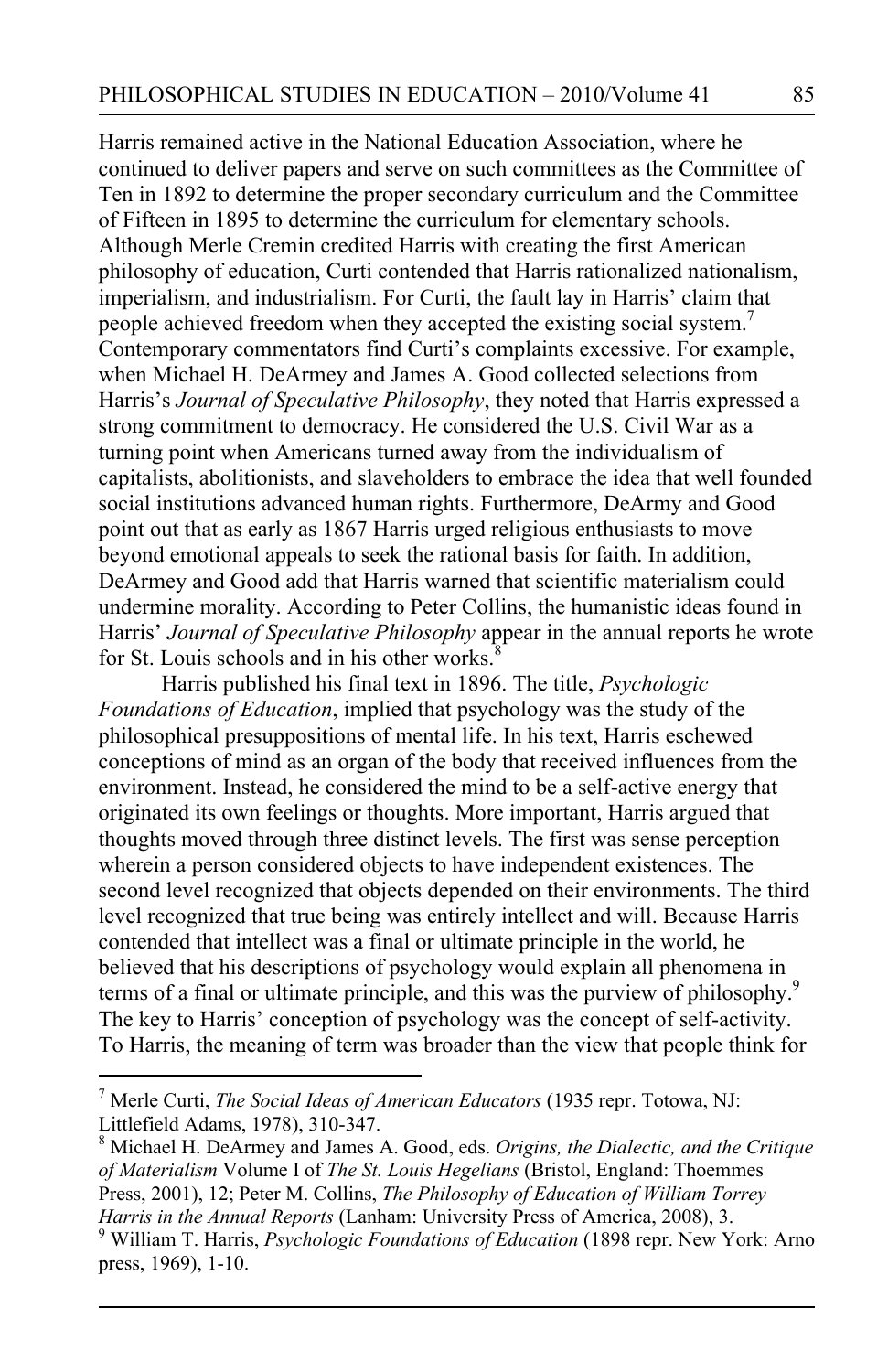themselves. Harris held that self-activity meant everything functioned within a larger system and each thing moved itself toward some ultimate being. For example, a plant demonstrated self-activity when it grew buds, leaves, roots, and branches. This was self-activity because the plant grew by itself even though it took matter from the environment to accomplish this feat. Animals added locomotion to self-activity because the animal moved with some internal purpose or design. Human beings added thinking to self-activity. Harris argued that people could perceive self-activity in themselves through introspection. Once they found self-activity in themselves, they could recognize that Nature developed beings that possessed internality and realized their own ideals. As a result, Harris associated the final stage of thinking—reason—with the capacity to look for total beings within a complete system.<sup>10</sup>

Self-activity implied a complete system because all independent beings moved toward a creator who was above time and space. Since Harris thought that the human will was a form of self-activity, he added that philosophers could observe the steps such consciousness or introspection took. At the lowest level, children or "savages" concerned themselves with sense perceptions. More "cultured" individuals reflected on the subjective phases of perception and conducted experiments to determine if defects in sense organs altered those perceptions. According to Harris, philosophers recognized that consciousness was active at all levels. Most important, philosophers could recognize that their perceptions aligned with an original cause within the universe. They could move through such a progression of insights because self-activity had made possible freedom of their wills.<sup>11</sup>

Harris wrote his text for teachers because he believed that psychology illuminated the progression that brought the different human capacities into harmony with each other. Teachers had to understand the progression these different psychologies implied if they wanted to help students move through the appropriate stages of development. According to Harris, these stages fit within an ascending arrangement of the institutions through which children passed. Nonetheless, it was not easy to recognize how these psychologies worked together. For example, the psychology of the family contradicted the psychology of the state. Within the family, the child learned obedience and developed personal habits such as cleanliness that served his personal growth. In the state, however, individuals had to sacrifice their own desires for the greater good of the whole.<sup>12</sup>

In a similar manner, the faculties engendered in the different branches of studies contradicted each other. For example, mathematics dealt with quantities of objects while literature showed the growth of human feelings. Although Harris warned that a person could not apply the ways of thinking found in

<sup>&</sup>lt;sup>10</sup> Ibid, 20-31.<br><sup>11</sup> Ibid., 114-119.<br><sup>12</sup> Ibid., v-x, 32-37, 257-268.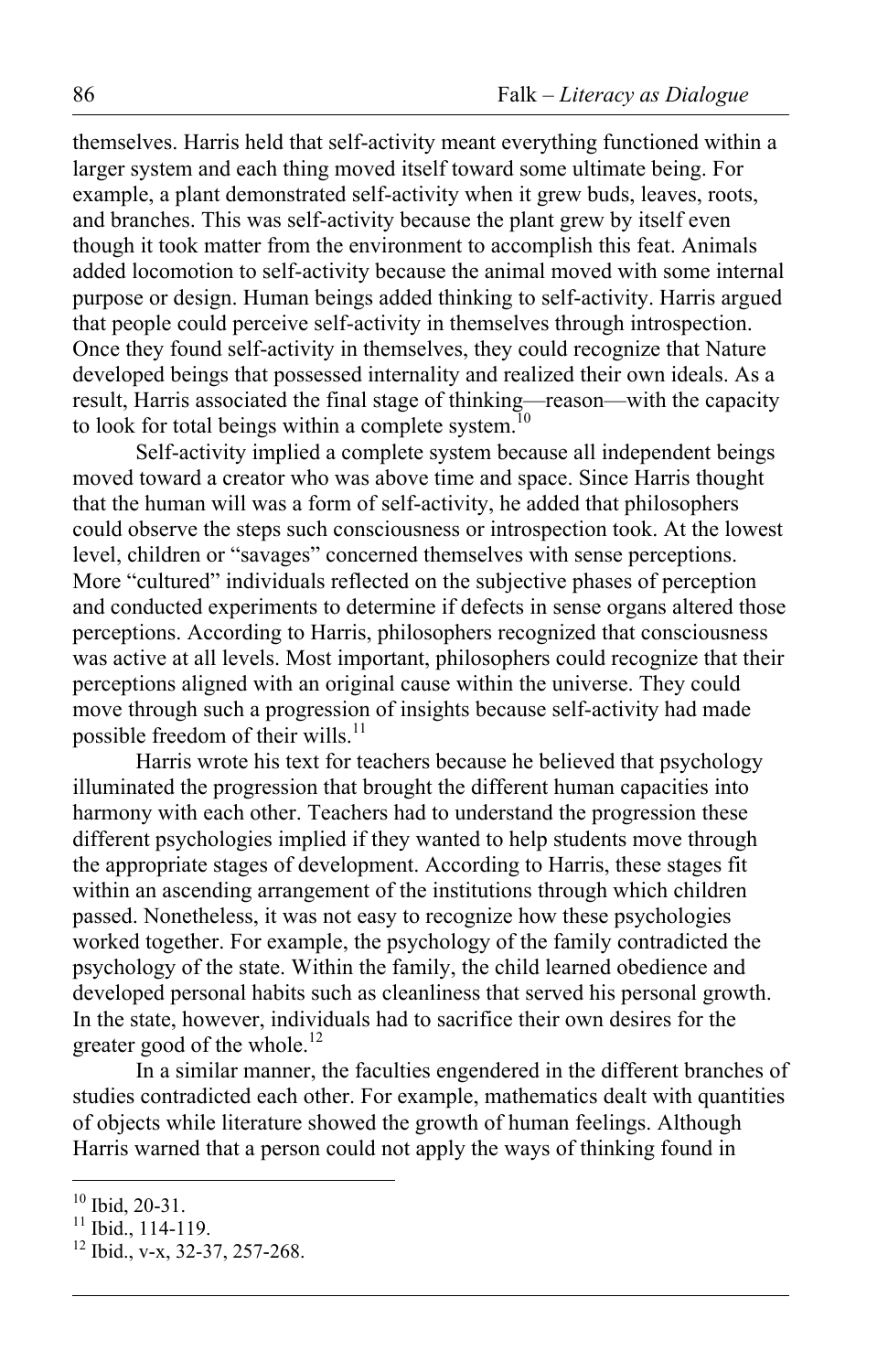mathematics to literature, he believed the higher levels of thinking resolved these contradictions. The danger was that teachers would try to harmonize the different faculties in superficial ways by combining skills or subjects, as when a teacher introduced a lesson in grammar while the class read a literary story. In this case, logic clashed with aesthetic sensibilities. The result of mixing lessons superficially was that teachers prevented the students from mastering any one quality of thinking and thereby prevented them from moving to a higher model of thought wherein each quality appeared in a different form.<sup>13</sup>

To describe the different types of thinking engendered by academic subjects, Harris used the word "faculty." When he did this he was not referring to the discredited notion of faculty psychology, which was the view that the brain had different talents such as memory or judgment. Under the theory of faculty psychology, rigorous studies such as Greek or mathematics could exercise these specific talents. While Harris would acknowledge that people acquired the qualities of thinking through self-activity, they did not arise through unfolding the innate human qualities as faculty psychology defined them. In Harris' eyes, the human will enabled a person to acquire perspectives from sense perceptions, social institutions, or branches of human knowledge. Through self-activity a person could enlist his or her will to restrain some perceptions or to combine various perceptions and gain insights.<sup>14</sup>

It was in the psychology of social science that Harris explained how individuals availed themselves of the combined observations of their predecessors to ascend from savagery and develop civilized values. For example, as people satisfied their material needs, they moved into spiritual realms and changed the quality of their aims or desires. When people sought food or clothing, they sought things that served one person. As a result, material pursuits reinforced selfishness. When people began to share ideas, their thoughts deepened and expanded because they acquired new perspectives. As a result, people thought differently when they sought to satisfy material needs than when they pursued ideas—they came to perceive the interests they shared with other people.<sup>15</sup>

Although Harris argued that institutions such as families, civil society, and the state arose as people satisfied their bodily needs, he claimed that these institutions combined in ways that gave ethical content to the society. For example, in civil society people worked at vocations to earn regular salaries that they used to buy the necessities of life that other people produced for them. Thus, the social whole fulfilled everyone's personal wants. When people worked hard and long to accumulate more goods, they might appear selfish; however, the extra labor produced more goods that fulfilled other people's needs. Thus, selfishness moved into generosity as workers ascended into a

<sup>&</sup>lt;sup>13</sup> Ibid., 325-327.<br><sup>14</sup> Ibid., 244-245.<br><sup>15</sup> Ibid., 254-257.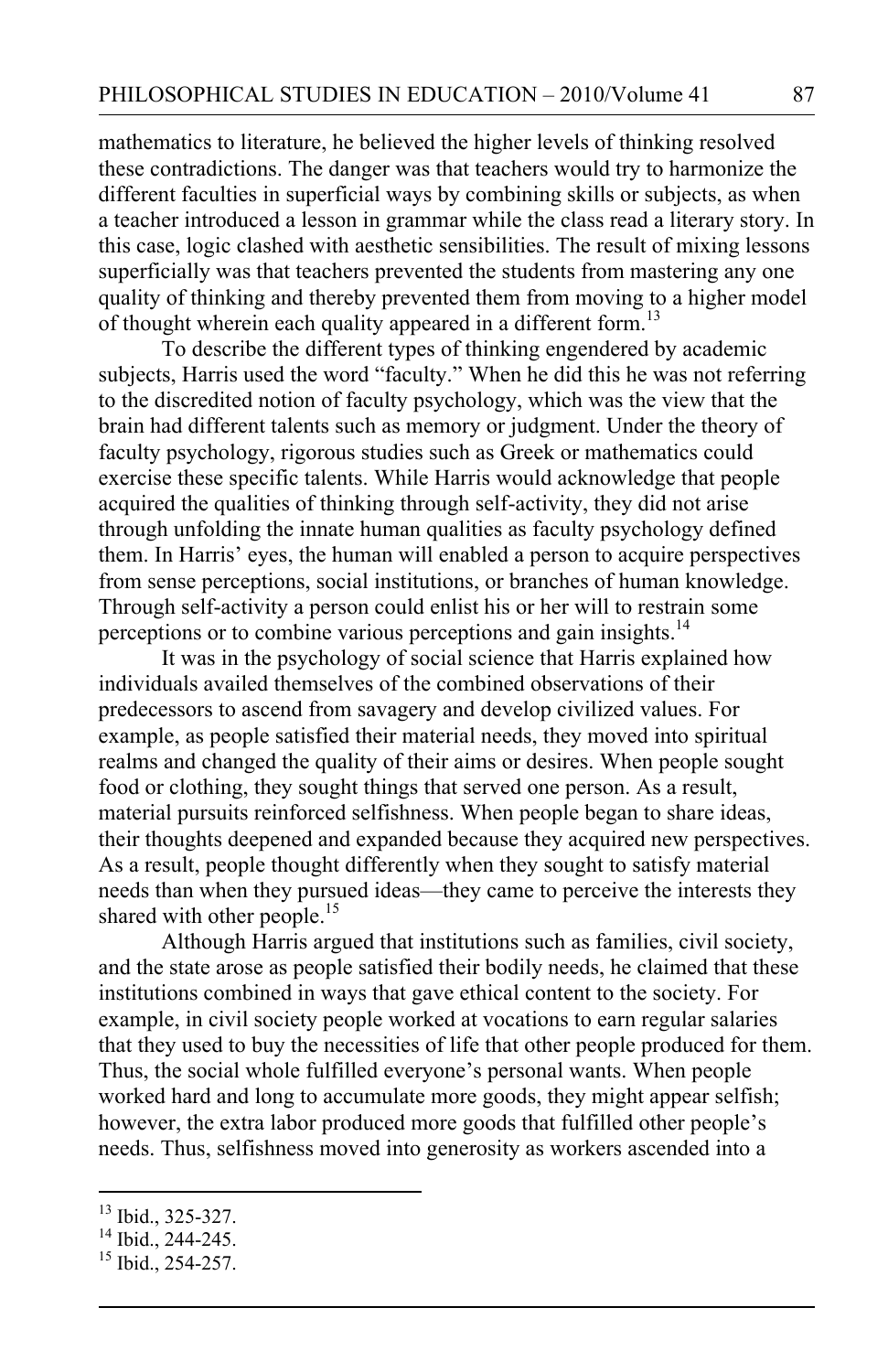realm where they worked for themselves *and* for others. Finally, through a system of exchange, they worked for themselves through others as well. To Harris, this was another indication of the totality of existence because the best expression of the lower stage depended on its movement toward the higher.<sup>16</sup> As one might predict from what appeared above, Harris thought the highest form of education came from the church because religion enabled people to know themselves as beings that transcended Nature. Nonetheless, Harris acknowledged the child received important lessons from the family, the civil society, and the state. Within this web of institutions, the school played an important role. For example, during the first eight years of school, children acquired the disciplines of arithmetic, geography, history, grammar, and literature. Each of these studies employed a specific category of the mind, and when the students could combine them, they enabled students to take up human existence. As a result, he called these subjects the five windows of the soul.<sup>17</sup>

Although Harris claimed that the subjects ultimately worked in combination, he wanted the students to learn them in a symmetrical fashion. For example, teachers should present each subject separately so the children could master the unique system of thinking that each subject required. In arithmetic and geography, students learned the categories of quantity and quality, which enabled them to recognize the existence of separate bodies and the relationships they had to each other. Literature asked students to recognize human nature as revealed through prose or poetry. Not only would children recognize the ways that feelings grew into deeds, they would recognize the relationships people had to their society. Grammar introduced the children to logic and to a consideration of reason itself. In grammatical exercises, the children had to look beyond the form of a word and perceive its meaning. Finally, history portrayed the development of institutions showing that states and individuals followed patterns of development that made them become more alike. Harris believed history would show the children how societies evolved from savagery where the individual and the group competed with each other to civilization where the state was an instrument enabling individuals to govern themselves. 18

For Harris, secondary schools and colleges continued the elementary course of study in more advanced fashions. Although secondary school introduced some new subjects such as foreign and classical language instruction, secondary schools tried to reach different goals than did elementary schools. Where elementary schools introduced skills and information, high schools introduced things or events as parts of processes. For example, in elementary schools, students learned arithmetic and solved problems using particular numbers. In high school, students learned algebra where they

<sup>&</sup>lt;sup>16</sup> Ibid., 258-260.<br><sup>17</sup> Ibid., 321-324.<br><sup>18</sup> Ibid., 325-332.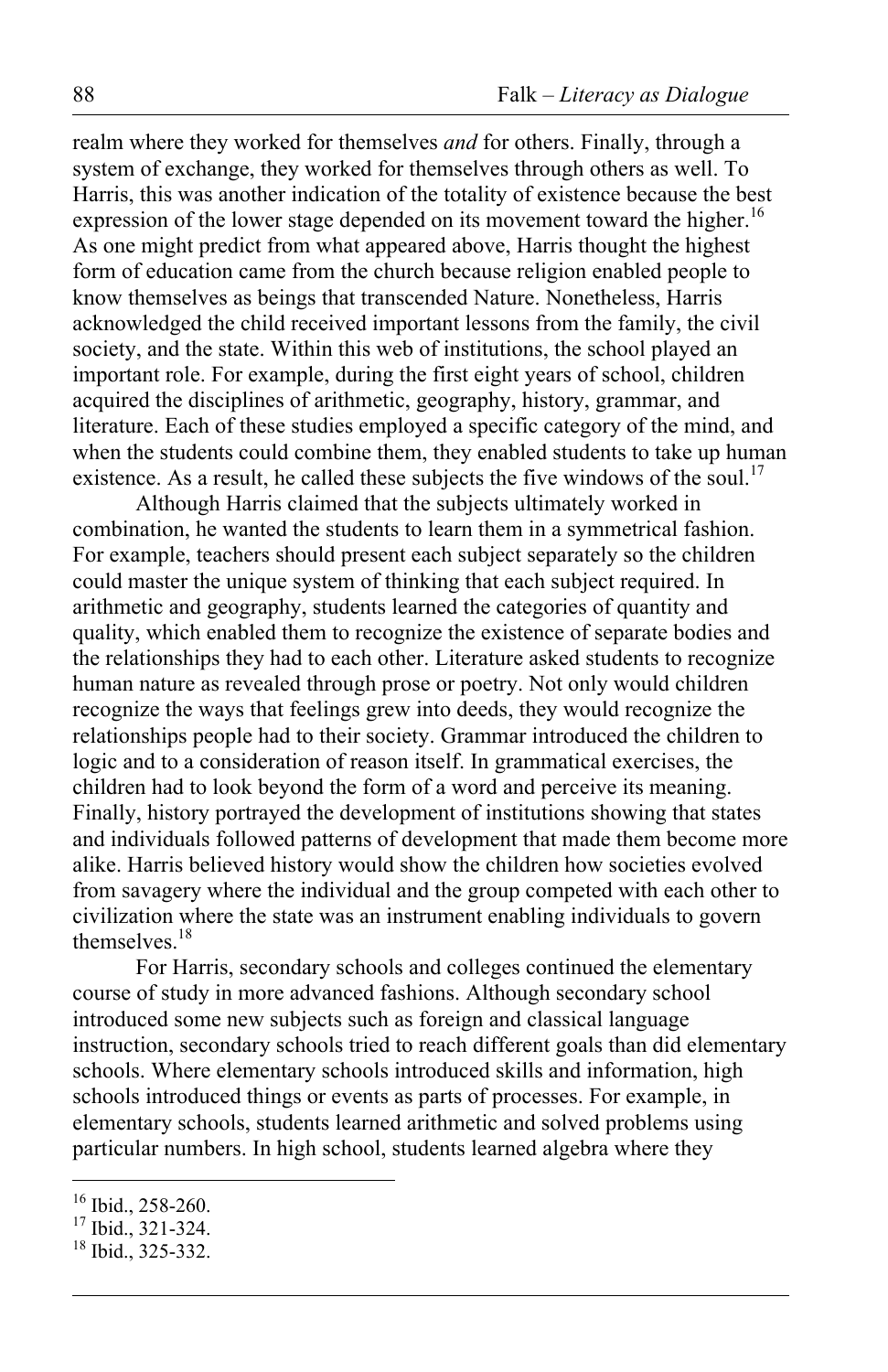encountered rules that applied to many different examples. In classical and foreign language instruction, students learned the structure of language and came to see the different ways of thinking of people in different lands.<sup>19</sup> Colleges offered higher and more important lessons than did the high schools. At this level, the students acquired ethical insight because they came to see how the various branches of knowledge functioned within the totality of civilization. This was important, for these students would become the leaders in their communities after they graduated. They would manage education, enter the ministry, or become medical practitioners. Harris added that the college training imbued students with a conservative frame of mind because they realized that institutions had profound reasons for existing.<sup>20</sup>

For this paper, it is important to see that Harris used his understanding of Hegel to show how the social changes underway during his life advanced human freedom. As noted above, Harris considered the assertion of federal authority through the U. S. Civil War as part of an inevitable process to advance human freedoms. While the nineteenth century unfolded, more and more agencies sought to bring ever-increasing portions of people's lives under centralized management. Harris' participation in the National Education Association and his work as U.S. Commissioner of Education illustrate his desire to further such national supervision. In these efforts, though, Harris tried to recognize how central control preserved traditional values of freedom. For example, Harris approved of compulsory education laws because schools offered children access to the freedoms the state provided, and national agencies provided guidance to improve all schools.

The important point for this essay is that Harris tried to show how the increased importance of central authorities such as the federal government could benefit everyone. Before the U. S. Civil War, Americans thought the autonomy of local communities preserved democracy. This meant local control of institutions such as schools and personal ways of interaction. After the U.S Civil War, the federal government increased its authority. For the central government to be a force for the good of humanity, Harris claimed they had to adopt another definition of democracy. Instead of seeing autonomy as democratic, they would have to see democracy as the efforts to treat people equitably and to spread opportunities throughout the population.

THE ROLE OF PRAGMATISM

Despite Harris' belief in the need to seek freedom through an advanced society, his ideas had fell out of fashion by the time he published *Psychologic Foundations of Education*. According to biographer Kurt F. Leidecker, the book was a monument of the point of view most educators had shared with

19 Ibid., 334-337.

<sup>20</sup> Ibid., 339-340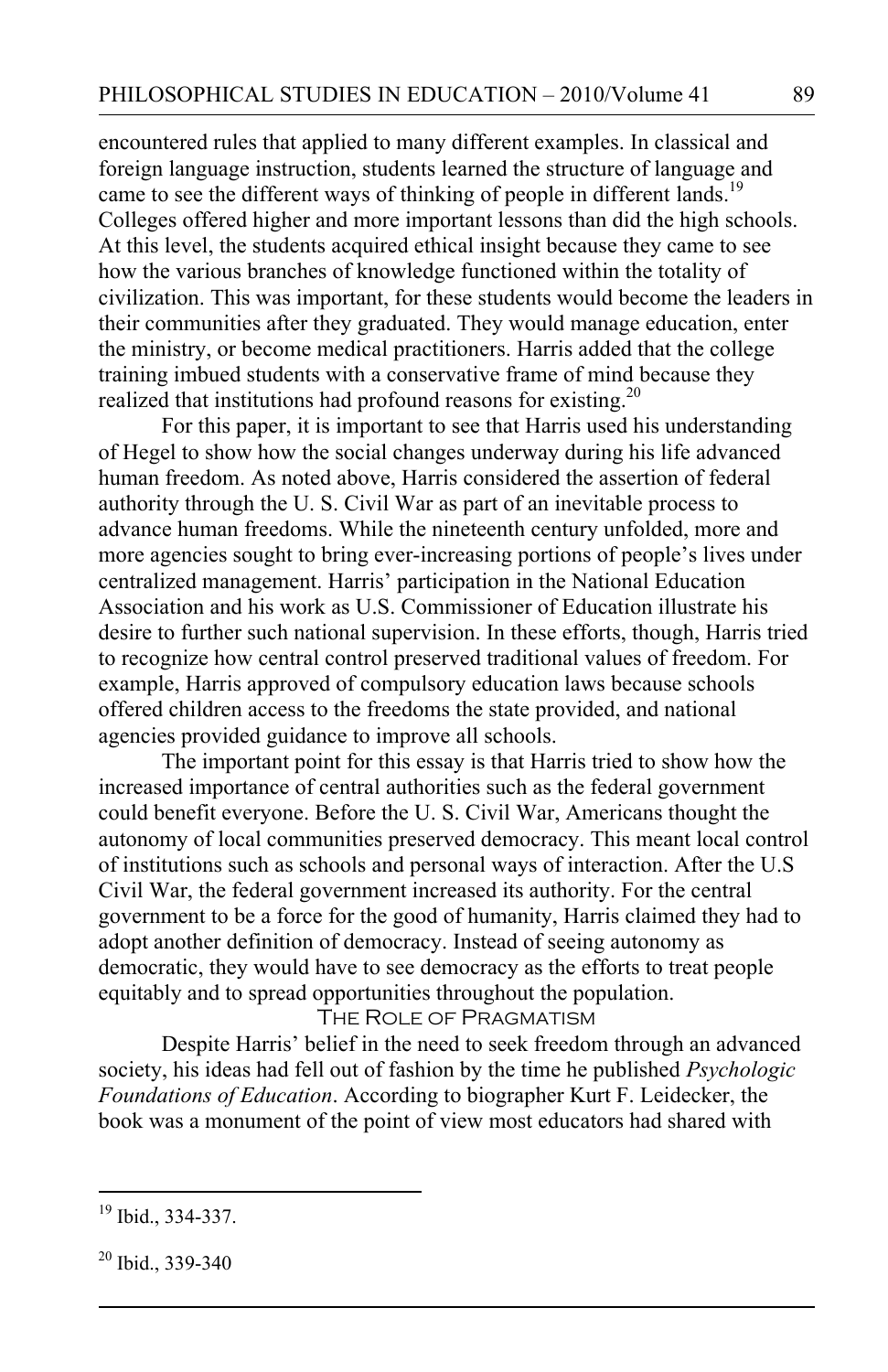Harris.<sup>21</sup> He added that the University of Jena in Germany awarded Harris an honorary degree the following year in recognition of his efforts to establish a philosophical basis for education. Nonetheless, Leidecker thought Harris' book appeared too late. Few educators active at the turn of the twentieth century attended to the book. Their interests had turned away from Harris' model as they gravitated toward pragmatism.

In 1898 John Dewey reviewed Harris' *Psychologic Foundations of Education*. Praising Harris for uniting the results of his long experience as an educational administrator and his interests in speculative philosophy as practiced by German idealists, Dewey added that Harris's ideas had remained consistent from his early articles in the *Journal of Speculative Philosophy* to this book. Dewey pointed out that Harris ignored the then current thinking about psychology and the efforts to apply it to education. Dewey added Harris' description of the role of schools and the appropriate course of study made clear the defects of the present system. For example, Dewey quoted Harris to show that elementary school teachers focused on symbols of knowledge rather than contact with experience.<sup>22</sup>

Despite Dewey's criticism, the pragmatic model that Dewey offered was similar to Harris' notion of speculative philosophy. Among the similar features, Dewey thought that human beings advanced their thinking from rudimentary levels to sophisticated ones. Like Harris, Dewey believed that the individual and the society grew towards increased freedom together and, like Harris, Dewey thought that the motive for personal growth came from within the individual.

Although Harris and Dewey may have shared aspects of the idealistic perspective, Dewey disagreed with Harris on two major points: the nature of thinking and the source of human development. On the question of the nature of thinking, Harris claimed that the rudimentary levels of thought and sophisticated models differed in their qualities or definitions. Dewey took another perspective, claiming there was one best way to think. The extent that levels of thought differed depended on how widely a person considered alternatives for action and resulting consequences. On the source of human development, Harris claimed that the human will was the source of motive power for this movement. Dewey agreed that the force for growth came from within but believed human interest powered the development or growth of people.

As noted above, Harris explained how higher activities derived from lower ones by appealing to what he called the psychology of civilization.

<sup>&</sup>lt;sup>21</sup> Kurt F. Leidecker, *Yankee Teacher: The Life of William Torrey Harris* (New York: The Philosophical Library, 1946), 533-536. 22 John Dewey, "Harris' *Psychologic Foundations of Education*," in *The Early Works of* 

*John Dewey, 1882-1898*, ed. Jo Ann Boydson (London: Feffer & Simons, 1972), 372- 385.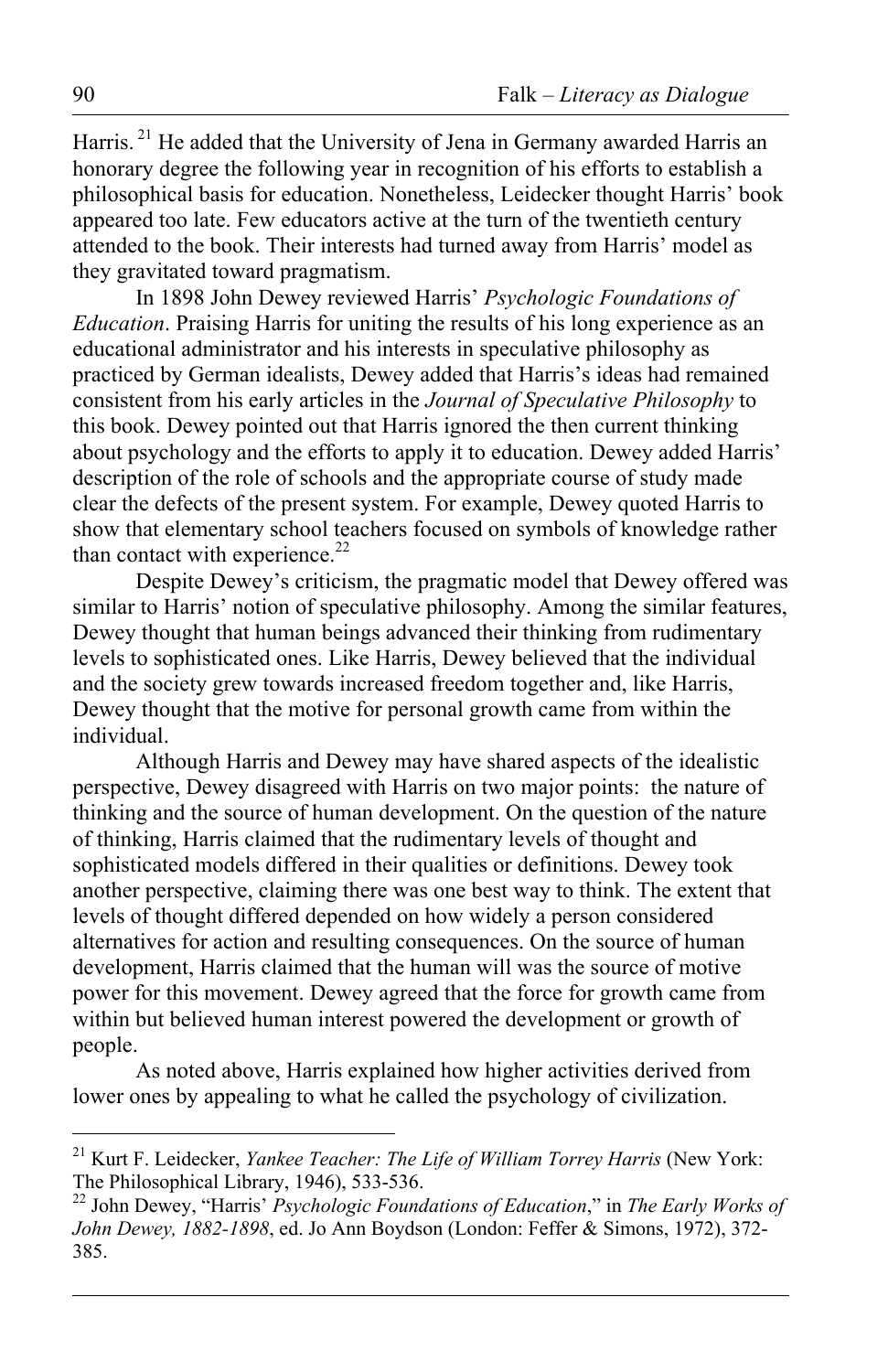Dewey had a similar desire; however, he changed Harris' concept of selfactivity into something more practical by asking about the ways living things used the forces in the environment in their own behalf. According to Dewey, living things changed or adapted their surroundings to fit their needs. Dewey added that when people formed into societies, these groups sought to preserve their customs and traditions by recreating their beliefs, hopes, and practices within the younger members of their groups. Most important, the process of communication helped everyone because it required that people enlarge and expand their imaginations to abstract meaning from any event or effort. Dewey applied the term "experience" to these different levels of renewal.<sup>23</sup> So, while Harris called on teachers to engage in introspection to understand how people think, Dewey asked them to think about experience. Although both philosophers wanted teachers to think about their thinking, each of them asked the teachers to go about this process differently.

According to Dewey, experiences had two sides. One side was a *doing* and the other side was an *undergoing*. The combination enabled people to learn because after they did something, they had to suffer the consequences. Thinking entered when the person wanted to direct those consequences in a certain way or toward a certain goal. To achieve some end, the person had to recognize the possible connections among a set of actions and the consequences they would have. When Dewey described the best way for someone to engage in this type of thinking, he described the scientific method. This involved posing a problem, gathering evidence, making a suggestion, and proving a point.<sup>24</sup> For Dewey, the scientific method was something everyone should use. It was something young children could employ as well as the means to assist experts in advanced studies. The difference between these levels was not a difference in quality but in the extent to which they involved complicated or distant circumstances.

As for the motive power behind growth, Dewey believed that the process of thinking began with a personal impulse or desire. A person had to have an aim or the individual would perform a welter of activities in a mindless fashion. Dewey proclaimed that acting with an aim was to act intelligently because the aim gave direction to the activities. Thus, Dewey noted that even though the duty of the school was to help children master the scientific process, teachers could not make students memorize the steps. To learn to think scientifically, the children had to use the method to achieve something they wanted to accomplish. Because the scientific method began with some desire or doubt, children had to have these feelings before they moved on to the other steps. This meant that the aim had to come from what the child was already

 23 John Dewey, *Democracy and Education: An Introduction to the Philosophy of Education* (1916 reprint, New York: Free Press, 1944), 1-9.<br><sup>24</sup> Ibid., 139-151.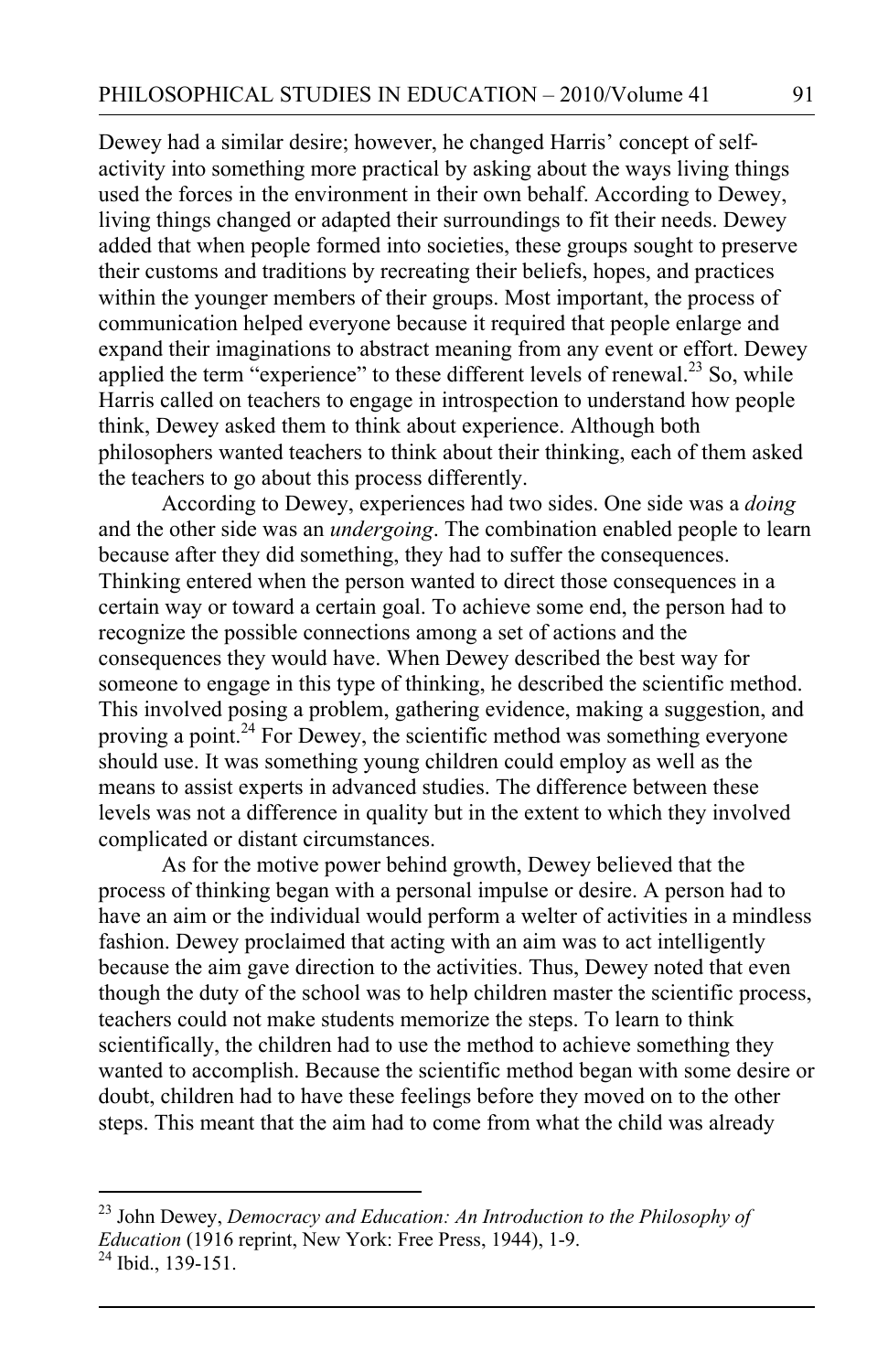doing. At the same time, the aim should change as the experience unfolded and it should encourage the person to persist in the activity. $25$ 

Because Dewey began with a consideration of practical activities, he did not use the spiritual connotations of self-activity or refer to the human will as Harris had. Where Harris claimed that self-activity came from the will, Dewey took the view that the quality people called *will* derived from activities that had aims. According to Dewey, when people engaged in activities to achieve their aims, they could recognize the connection between their present conditions and the ends they desired. Dewey defined *interest* as the recognition of these connections. He added that interest helped people persist because they foresaw an anticipated end, marshaled their resources and directed their efforts. Since discipline was function of interest, Dewey gave the name "will" to intelligent persistence, which he distinguished from stubbornness.<sup>26</sup>

Because Dewey began by asking how people and other living things turned the environment to serve themselves, he believed that the impulse for thinking derived from the fundamental concerns for food, shelter, and clothing. When he translated this observation to planning school studies, he suggested turning lessons into occupations. He may have borrowed the name "occupation" from kindergarten teachers who used the word to describe the symbolic activities children did with Froebel's gifts. Unlike kindergarten teachers, Dewey wanted the occupations to be practical activities, such as gardening, but he did not want these occupations to garner profits. He thought the activity could serve as an avenue for knowledge about the development of society as well as concerns about chemistry and botany if the children did not have to worry whether their gardens produced sufficient vegetables to keep them alive. In this way, a fundamental concern or instinct provided the impulse for undertaking a process of discovery that led to increasing engagement with civilization. 27

Academic subjects played important roles in Dewey's occupations. For the instructor, the subject matter showed the direction that the occupation should take. That is, the subject matter indicated what sequence of steps students should follow so that they reconstructed the experiences of previous generations. For the students, the subject matters moved through three stages. First, they enabled the student to do something or overcome some problem. Second, subject matters told them about the experiences of other people; however, this information was only valuable when it grew out of the students' concerns or fit their previous acquaintances. Finally, subject matters became collections of information arranged in logical patterns that experts could consult and manipulate. Consequently, Dewey believed that subject matters could introduce students to society if students began with activities related to

<sup>&</sup>lt;sup>25</sup> Ibid., 100-110.<br><sup>26</sup> Ibid., 124-138.<br><sup>27</sup> Ibid., 194-206.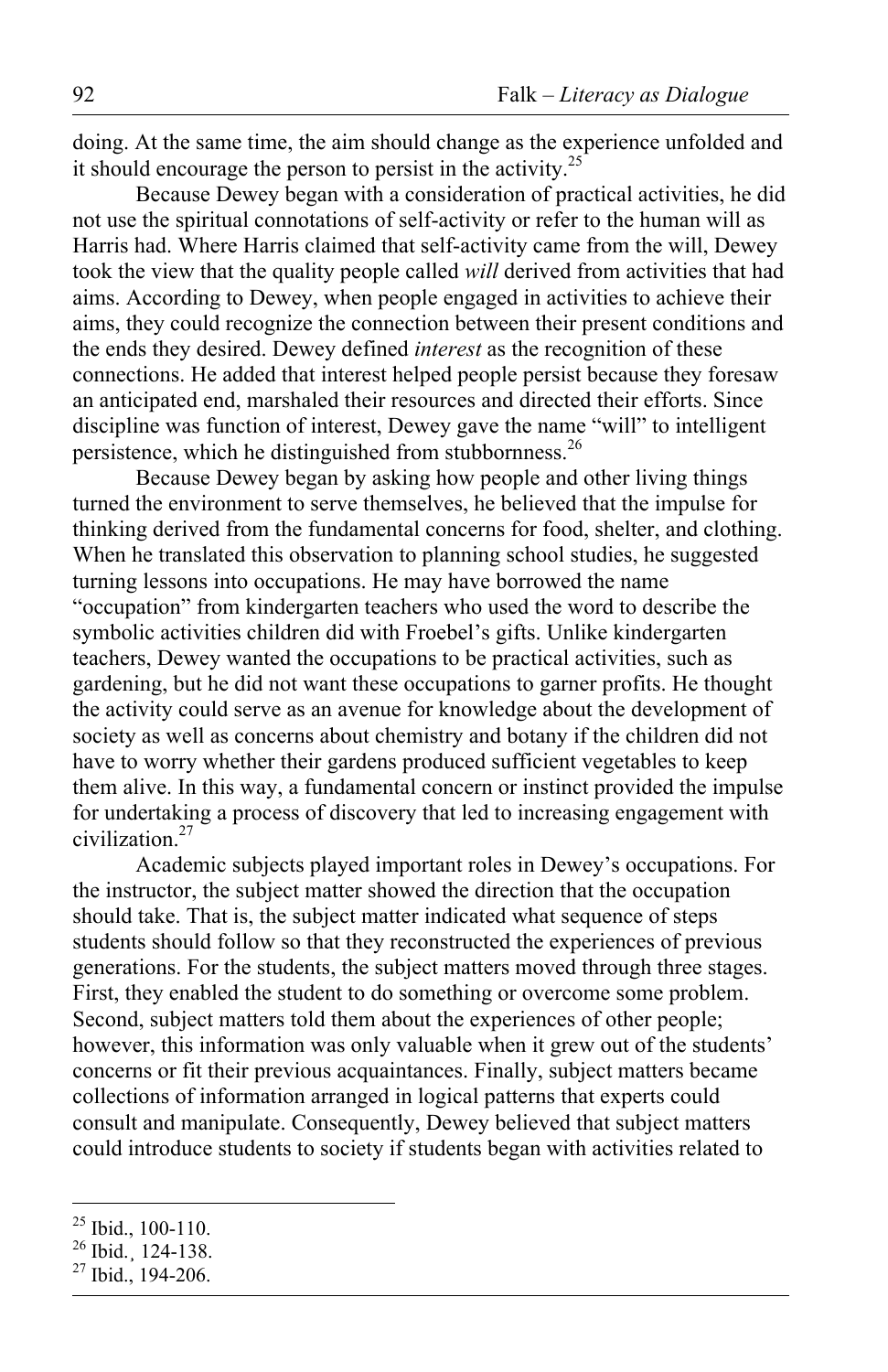life outside school and looked on the subject matters as ways to utilize the information culled from the experiences of other people.<sup>28</sup>

In contrast, as noted above, Harris thought the academic subjects by themselves could introduce the children to society. As a result, Harris rejected vocational training as a school subject. In a sense, Dewey rejected vocational training even though he argued that schools should accept a sort of vocational orientation. Dewey opposed trade education because this appeared to exacerbate social divisions. Instead, Dewey believed that the development of industry came from the application of scientific findings. In fact, it appeared to him that society depended on science for all forms of social life. As a result, Dewey believed that science could improve children's minds and characters. By beginning with activities in which they had an interest, they developed discipline and will. By working with other people in a cooperative manner, they appreciated the benefits of a democratic social order. By learning to think using the scientific method, students would learn how to control the force that enabled the industries to grow and flourish. Thus, when schools introduced students to science as a method of thinking, schools would become a means of social reform. 29

Dewey shared Harris' belief that organized society advanced human freedom; however, while Harris thought of freedom as a spiritual quality, Dewey considered freedom to be a quality of mind. When people could vary their perspectives from the mode that custom decreed, society could grow because the source of inspiration for scientific discoveries increased. A progressive society would then look upon individual variation as a source of innovation and the discovery of new methods of working and living. Thus, freedom enabled individuals to improve society and thereby give themselves more freedom  $30$ 

In this regard, Dewey decided that the differences between civilized and savage groups depended on their social lives, not on differences in their native intelligence. In the case of underdeveloped peoples, primitive customs restricted their observations and their imaginations. At the same time, Dewey noted that material circumstances limited their thinking as well. Because the primitive groups could not control natural resources to the extent that industrialized nations could, the people had fewer opportunities to use the available materials for their own ends. Thus, material and intellectual functions reinforced each other. Because the group could do fewer things, the members had more restricted aims.<sup>31</sup>

The point here is that Dewey thought the important factor in social change was the industrial one. This had led to the growth of worldwide markets, vast manufacturing centers, and extensive systems of communication

<sup>&</sup>lt;sup>28</sup> Ibid., 180-193.<br><sup>29</sup> Ibid., 306-320.<br><sup>30</sup> Ibid., 291-305.<br><sup>31</sup> Ibid., 36.